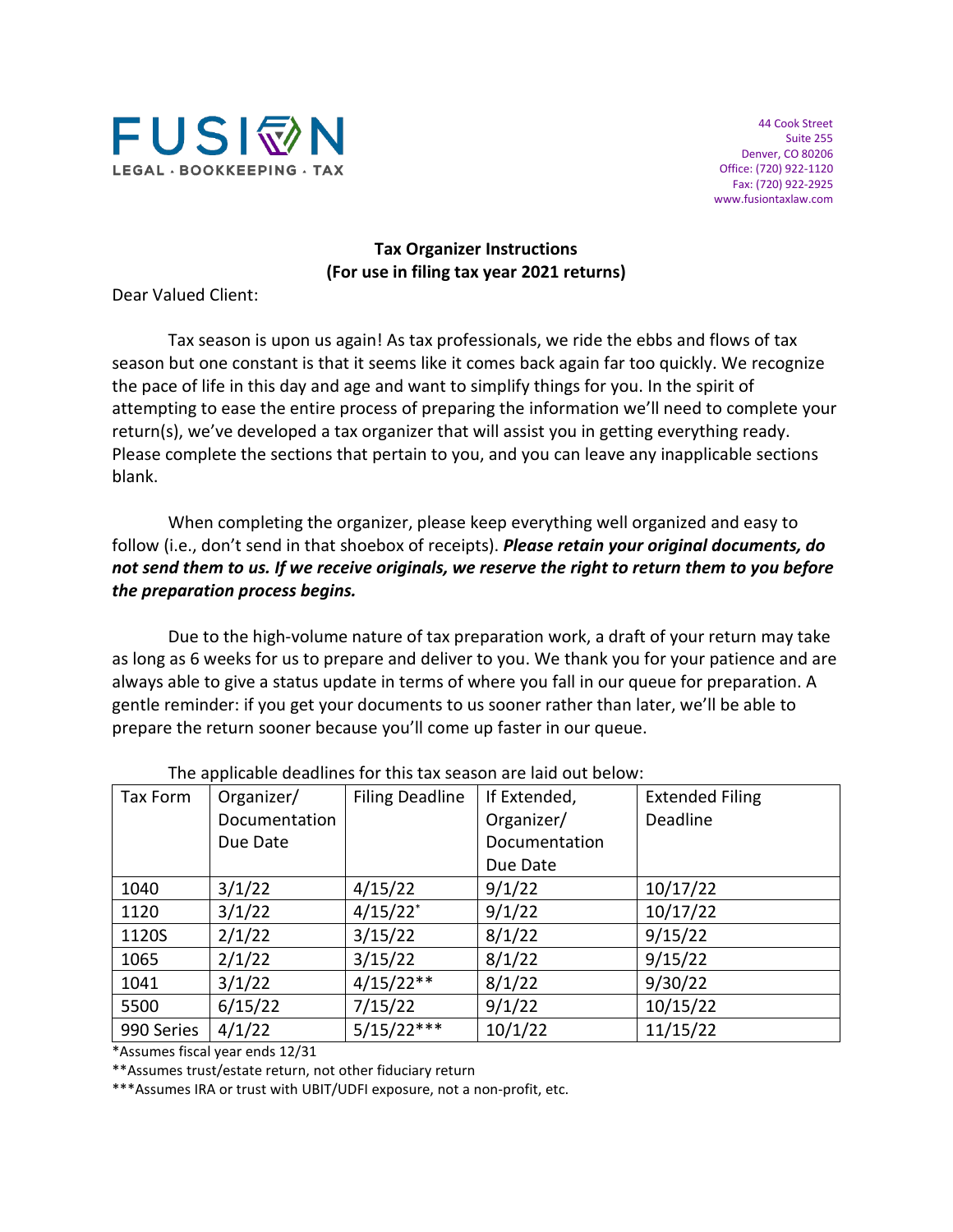The deadlines in this chart are final. We cannot guarantee completion of your return(s) if you send us your information past these dates. In addition, late documentation will incur a late fee:

# **-Information received 2 weeks past the deadline will incur a \$150 late fee per return -Information received 4 weeks past the deadline will incur a \$300 late fee per return**

We will not accept any tax return information submitted within a week before the tax deadline. You may need to discuss the need to file an extension in such cases, or if already extended, the need to file and amend later to ensure an accurate return.

We use Smartvault as a secure storage place and means of getting your information to us. If you have not already received an invitation to set up an account with Smartvault, please contact our office. We no longer accept documents sent to us through Google Drive, Dropbox, or other online portals. We also do not recommend mail, fax, and email as they are not secure and may result in illegible copies, etc.

## **GENERAL INSTRUCTIONS FOR COMPLETING THE TAX ORGANIZER & AUTHORIZING US TO PROCEED WITH PREPARATION**

- 1) Please upload your documents and the completed organizer to Smartvault.
- 2) Do not fax, mail, or email documents and above all do not send us your original documents. Lost or destroyed documents create a headache that's not worth it! Smartvault is a friend to us all.
- 3) Sign and upload the engagement letter (ethical rules require us to have this signed before we can release your returns to you and/or e-file them).
- 4) Complete only those sections that apply to you, and leave any inapplicable sections blank.
- 5) If we prepared your prior year returns, you may ignore the prior year's column because we already have this information.

### **SPECIFIC INSTRUCTIONS FOR PERSONAL RETURNS**

Please upload the following to Smartvault:

- 1) Completed tax organizer
- 2) Last year's tax return (if we did not prepare the return)
- 3) Form(s) W-2
- 4) Schedule(s) K-1 from partnerships, S-corporations, estates or trusts if applicable
- 5) Information about contributions to a pension or other retirement plan if this is the first you received income from the plan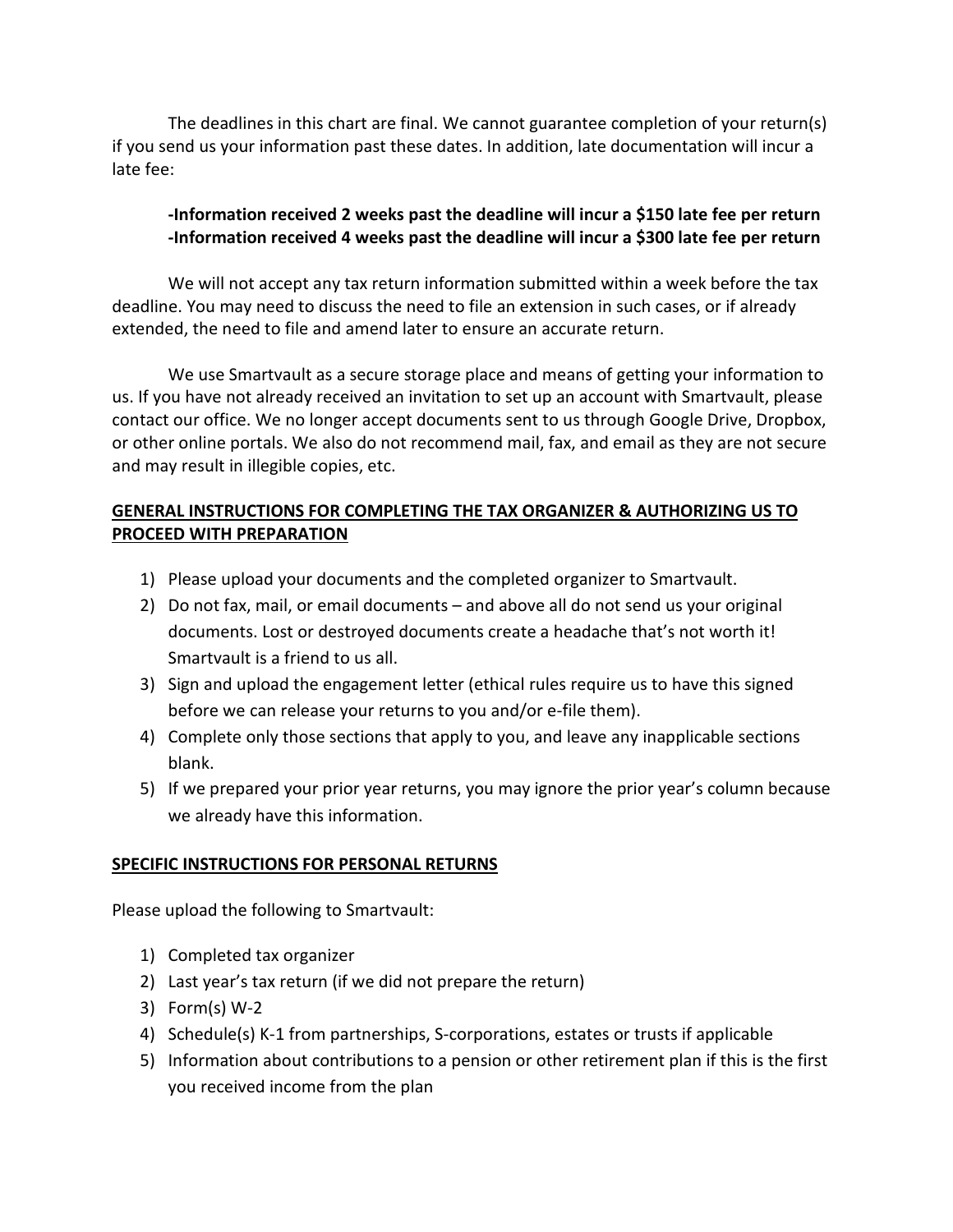- 6) Forms 1099 or statements reporting dividend, interest, retirement or other income
- 7) Broker statements providing details of the transactions. Include cost basis information for capital gain calculations, including date purchased and purchase price, as well as sale date and sale price
- 8) Form(s) 1098 and copies of real estate tax bills, etc.
- 9) Legal documents pertaining to the sale or purchase of real property
- 10) If your company is a single-member LLC/disregarded entity or you operate a sole proprietorship, use the Schedule C worksheet in the tax organizer

### **SPECIFIC INSTRUCTIONS FOR BUSINESS ENTITIES**

If you operate a corporation (C or S), partnership, or an LLC taxed as one of these types of entities, please upload the following to Smartvault:

- 1) Profit & Loss Statement
- 2) Balance Sheet
- 3) Prior Year Tax Return (if we did not prepare the return)
- 4) If rental properties are held in the entity, a P&L by class (with each rental broken out and not grouped together)
- 5) If real estate was sold, closing statements for both the purchase and sale. Also, please report any improvements made to the property prior to the sale

Newly formed business entities should also upload:

- 6) SS-4 Application or EIN confirmation letter
- 7) S-election confirmation letter, if applicable
- 8) Articles of Organization
- 9) Ownership information of each owner: Name, Address, SSN, Percentage of Ownership

### **SPECIFIC INSTRUCTIONS FOR TRUSTS/ESTATES**

Please upload the following to Smartvault:

- 1) Profit & Loss Statement
- 2) Balance Sheet
- 3) Prior Year Tax Return (if we did not prepare the return)
- 4) If rental properties are held in the entity, a P&L by class (with each rental broken out and not grouped together)
- 5) If real estate was sold, closing statements for both the purchase and sale. Also, please report any improvements made to the property prior to the sale